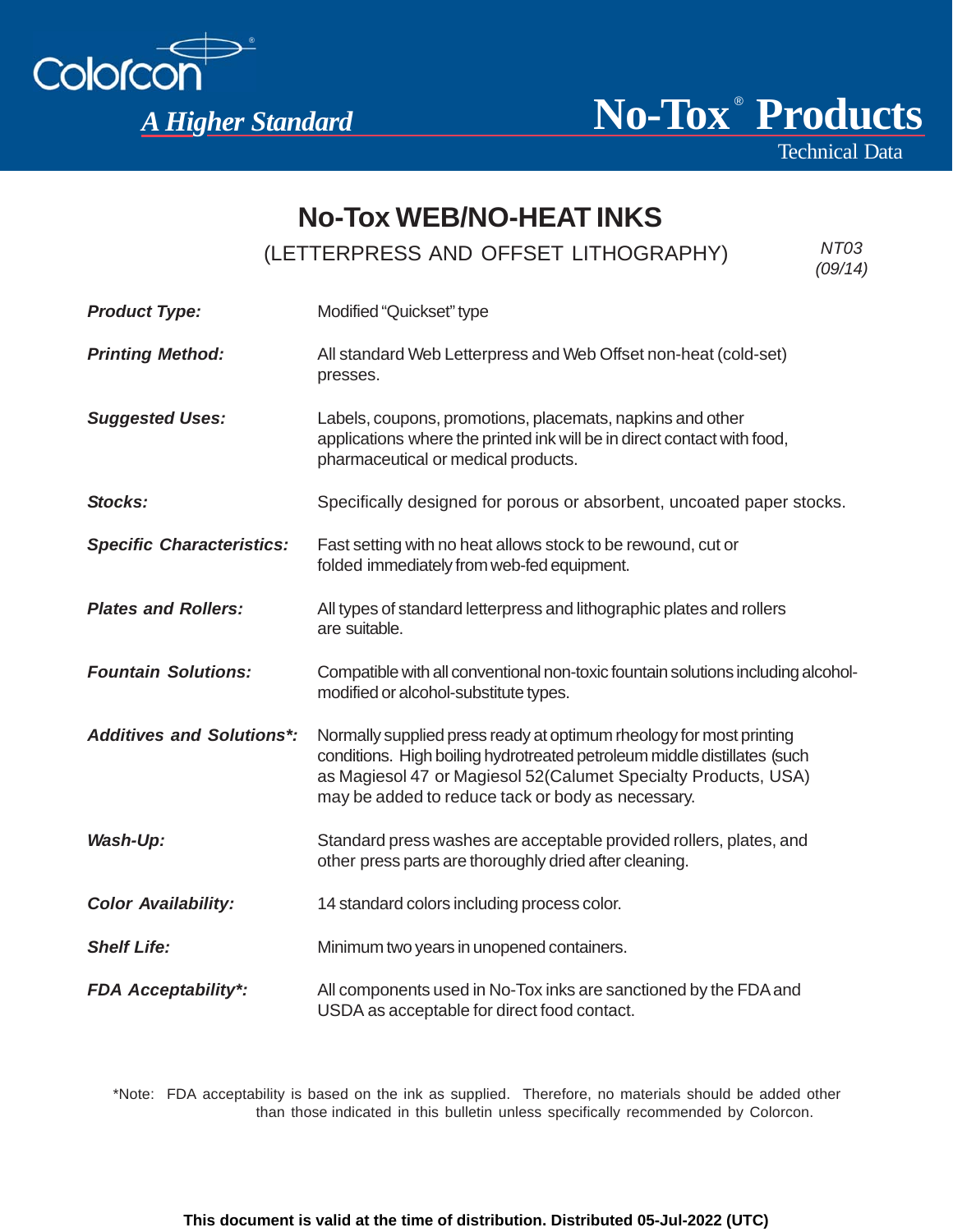## **HANDLING AND ON-PRESS PROPERTIES No-Tox® SERIES NT03**

### **Press Set-Up**

No-Tox NT03 web offset litho inks have been successfully used for direct food contact printing applications for over 45 years. They have been run with standard fountain solutions, as well as with alcohol-modified and alcoholsubstitute-modified systems. The overall running properties of these offset inks are optimized when the pH range of the dampening solution blend is kept toward the 3.0-4.0 acid end.

To prepare for a press run, we recommend that all printing decks be thoroughly cleaned and dried to avoid contamination from conventional inks or press wash solvents. Conventional press wash may be used for cleaning provided all rollers, blankets or plates which will be in contact with the inks are completely dried prior to use.

#### **Ink Handling**

No-Tox w eb offset inks are chemically and physically similar to the conventional cold-set web inks used by most printers on a daily basis. However, they are formulated with high purity ingredients, low-emission/low-residual solvents and special FDA compliant pigments. Because of these differences, a few simple guidelines are recommended to be followed in order to achieve satisfactory results with these inks.

1. Carry as little fountain solution to the plate as possible. This minimizes water take-up and emulsification of the inks, promoting transfer from the blanket to the stock, while reducing the opportunity for tinting or scumming issues.

2. Certain shades of No-Tox inks (reds in particular) may be weaker than their conventional counterparts. This should be understood by both the printer and the ultimate customer prior to beginning production runs. Many people try to compensate for this inherent weakness by trying to carry more ink to the plate. While this can be done, extreme care should be taken as this practice could lead to:

- a. Ink buildup on the rollers, plate, and blanket.
- b. Poor transfer from plate, to blanket, to stock.
- c. Drying problems on the stock due to too heavy an ink film (potential for residual odor).
- d. Tinting and scumming problems.

3. While No-Tox inks are provided "press-ready" for most applications, there may be instances when an ink may need to be "loosened" or "bodied". Experience has shown that the inks perform best at tack sequences between 8 to 16, and these should not be adjusted unless absolutely necessary. If a slight reduction in tack is needed, only hydrotreated ink oils such as Magiesol 47 or Magiesol 52(Calumet Specialty Products, USA), or equivalent should be used.

4. In those rare instances where the ink must be stiffened or "bodied", corn starch or food grade Oxy-Dry, (Oxy-Dry Corporation, USA) can be used in an emergency. Otherwise, our Technical Services group should be contacted for recommendations

#### **Ink Color/Intensity**

Due to the severe restrictions placed by the FDA on pigments and colorants used for direct food contact applications, not all conventional ink shades are able to be exactly reproduced in No-Tox systems. As mentioned earlier, this should be understood by all parties involved in a project.

With respect to process printing, black and cyan inks can be provided which will be equivalent to standard process inks. Regarding magenta, while we can provide the basic shade of conventional process magenta, it may print slightly on the weak side. The biggest difference between our process set and conventional equivalents rests with our process yellow. It is considerably warmer and is actually close to Pantone 108 in shade. However, this is as close to the true process yellow shade as we can achieve using the yellow pigments currently sanctioned by the FDA for direct- contact use.

We do provide a process color separation guide which will assist in the close reproduction of original artwork. Many separators have found this guide to be an invaluable aid, especially the first two or three times they have occasion to work with our products.

Gloss is another factor to be considered when comparing our products to conventional ink. Many direct-contact inks will appear flatter than standard inks. Overprint varnish can be used to improve the gloss of these inks should this be a requirement of the job in question.